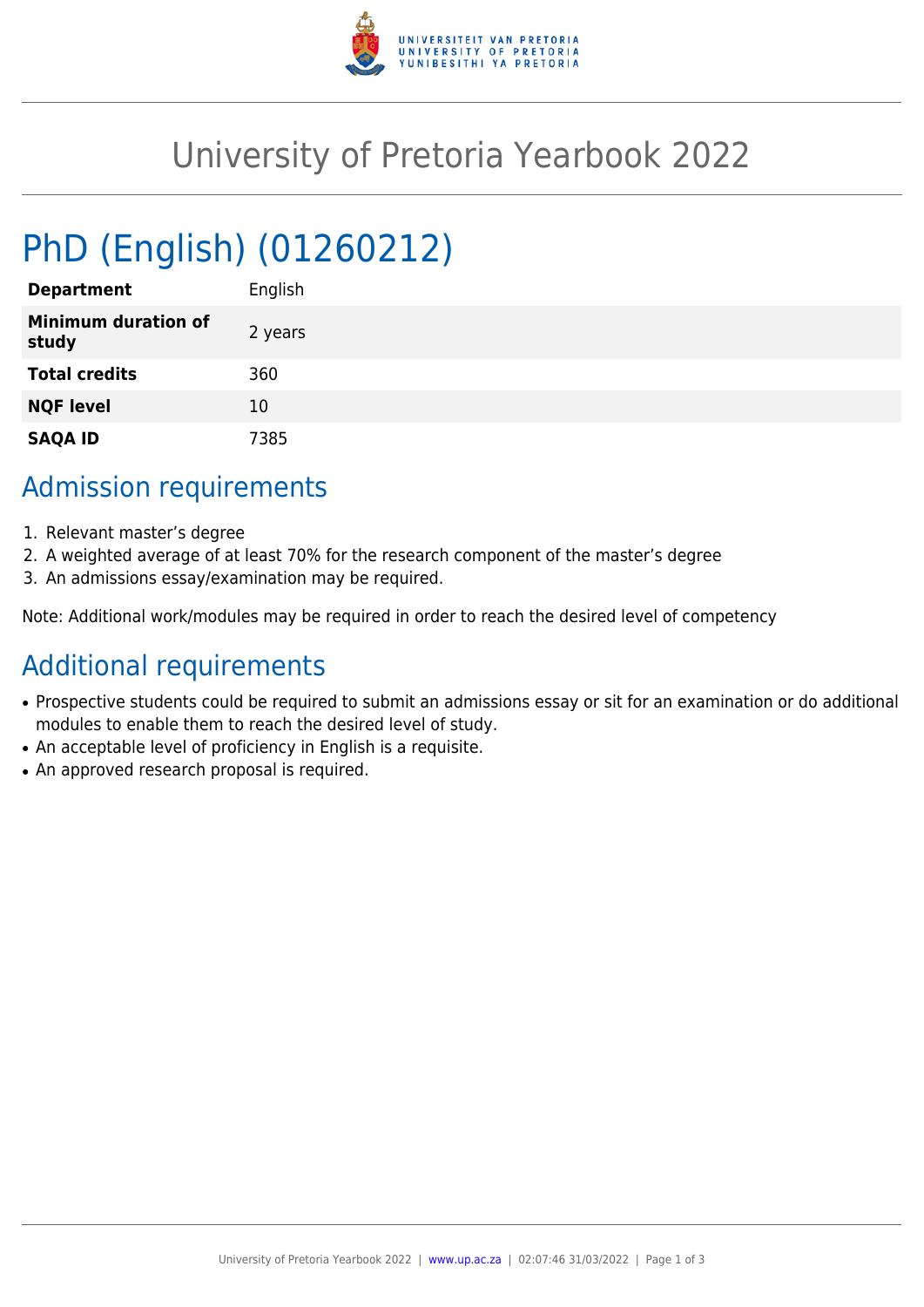

### Curriculum: Year 1

**Minimum credits: 360**

#### **Core modules**

[Thesis: English 990](https://www.up.ac.za/faculty-of-education/yearbooks/2022/modules/view/ENG 990) (ENG 990) - Credits: 360.00